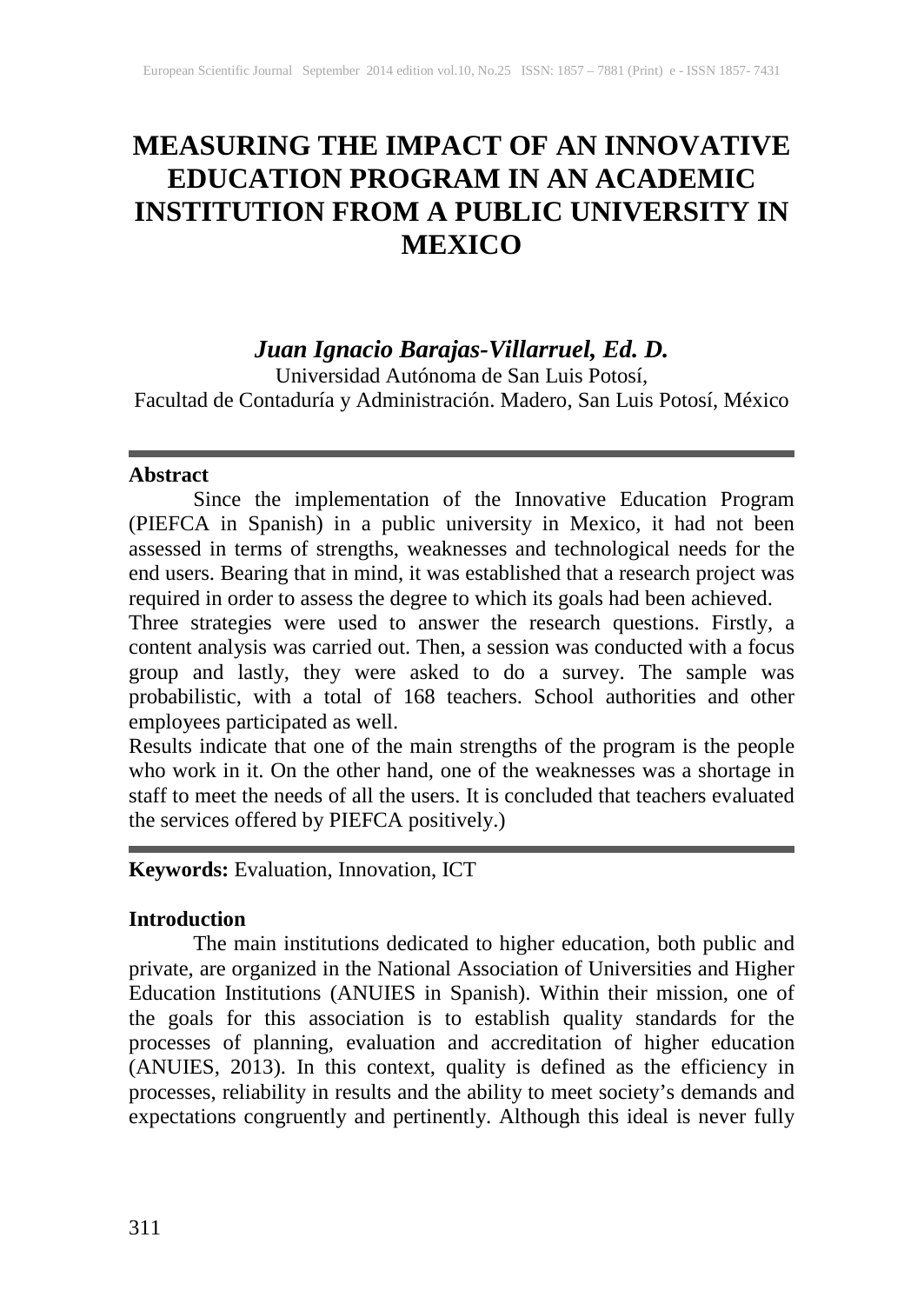achieved, it constitutes a permanent checkpoint for reasoning and search for its members (ANUIES, 2006).

Within this context, the Mexican public university where this research was carried out is a member of the association ANUIES. The school is located in central Mexico and according to the school dean Villar (2013), it offers 86 undergraduate programs to 24,763 students under the support of 3,462 teachers. It is worth mentioning that out of the 86 programs, 39 have been accredited under the national standards for good quality programs recognized by the Higher Education Accreditation Council (COPAES in Spanish).

Furthermore, in May 2014, the University published the Institutional Development Plan for the years 2013 to 2023 (PIDE 2013-2023). This plan aims to guide the steps taken by the faculties, schools and institutes at this University (UASLP, 2013). The plan is made up of a series of programs and specific strategies, in line with the concept of quality before mentioned in terms of ANUIES. The strategies in the PIDE plan with concrete relation to the research were: (a) strategy 3.8. Increase the use of virtual platforms and technological instruments used for academic processes at university facilities; (b) strategy 8.7.8. Strengthen assessment and follow up schemes of academic programs in terms of operation and outcomes; and (c) strategy 9.1.1. Improve and innovate the teaching practice (UASLP, 2013).

As far as the Accounting and Management Faculty (FCA in Spanish), is the academic venue from the Mexican public university, which hosted the research project. It offers five undergraduate programs for a student population of 3700 supported by 268 teachers (Villar, 2013). It is important to point out that at present, four out of the five programs hold the National Accreditation for Good Quality recognized by the Higher Education Accreditation Council (COPAES in Spanish).

Moreover, the faculty established the current academic program in 2006 (Facultad de Contaduría y Administración, 2006). As part of the goals set by the Curriculum in the year 2008, an Innovative Education Program was implemented at the Accounting and Management Faculty (PIEFCA). This was done in order to provide training and support to the academic staff in the use of Information and Communication Technologies (ICT) to enable them to generate more innovative materials in their teaching context. (Facultad de Contaduría y Administración, 2008).

Within this context, a thorough evaluation has never been done to measure the impact this Innovation Program has had. More specifically, its virtues and flaws are unknown, as well as the degree to which the teachers ICT needs are met.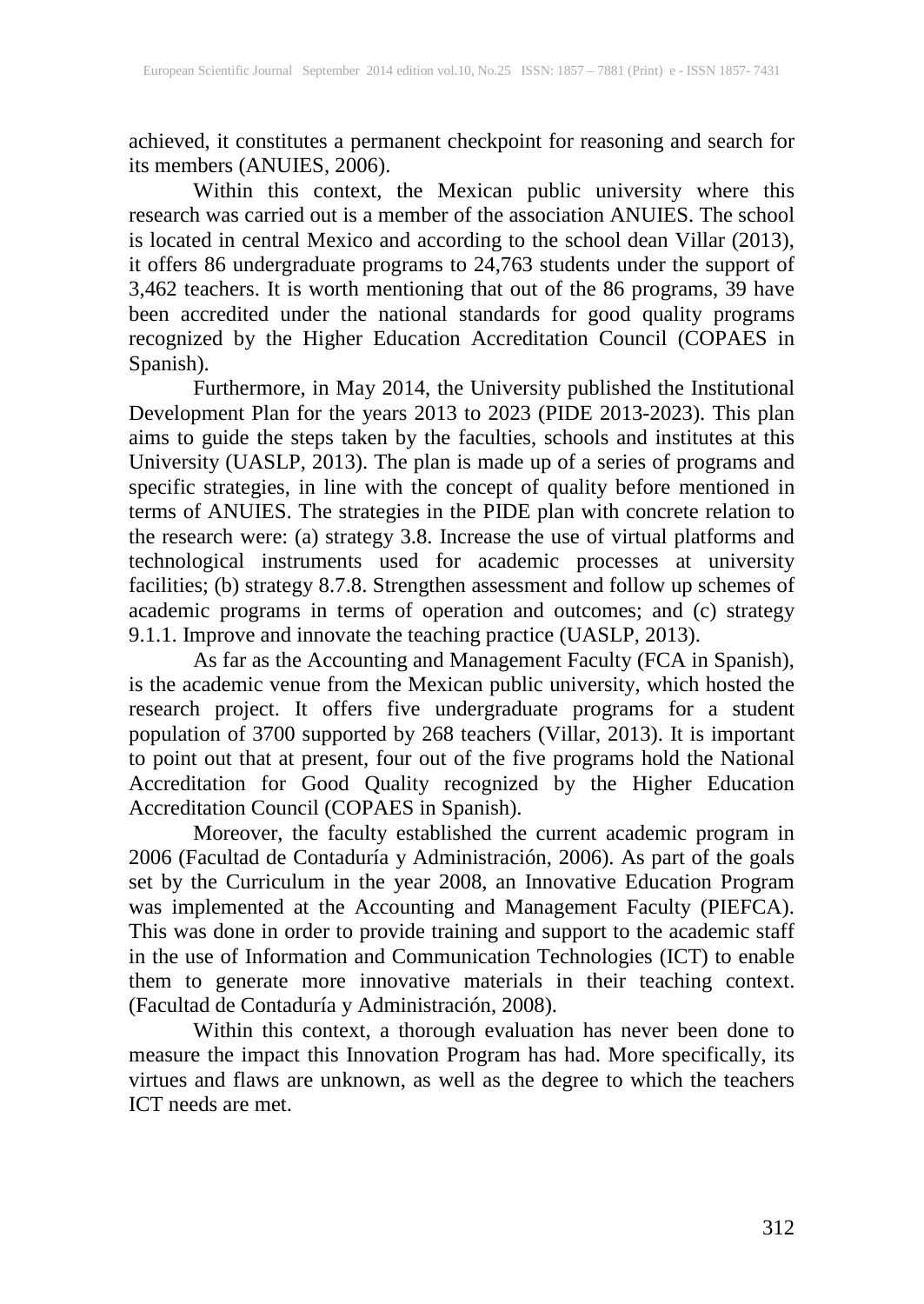#### **Problem**

For this project, the evidence that supports the assessment needs of the Innovative Education Program at the FCA is as follows: (a) assessment for PIEFCA on behalf of the Follow-up and Evaluation Commission at the Accounting and Management Faculty (CSEFCA in Spanish) (Díaz and Benítez, 2009); (b) a recommendation to assess the program, issued by the Accreditation of the Teaching of Accounting and Management Council (CACECA) the end of 2012; and (c) aiming to fulfill a goal established in the Development Program PIDE 2013-2023 at the university which hosted this research project, in order to strengthen follow-up and assessment of academic programs just like PIEFCA.

In sum, the problem to be analyzed is that the PIEFCA has never been evaluated. That is, that the accuracy of the program towards reaching its goals has not been assessed. In more detail, the strengths and weaknesses of the PIEFCA have not been determined. It has never been established how the PIEFCA is meeting the needs of teachers in terms of ICT use.

#### **Object of the Investigation**

In order to determine the impact of the Innovative Education Program at the Accounting and Management Faculty (PIEFCA) in a Mexican public university, it aimed to measure the efficacy of goal fulfillment. Particularly, it was important to pinpoint the strengths and weaknesses, its quality and how it was measuring up to the teachers' needs towards ICTs.

#### **Theoretical-conceptual Framework**

*Innovative Education.* Rivas (2000) defined innovative education, as a "deliberate action to incorporate something new to the academic institution, resulting in an efficient change in structure or operations, which improves the outcomes according to the extent in which the academic goals are fulfilled." (p. 31). This relates to the PIEFCA assessment as follows:

- 1. Deliberate action: this term was proven when the school authorities at the Accounting and Management Faculty in a Mexican public university decided to implement the PIEFCA.
- 2. Incorporate something new to the academic context at the institution: this element is presented when PIEFCA personnel provide support and training in ICTs to teachers, as well as the production of didactic materials to innovate in their practice.
- 3. Efficient change, improvement and goal fulfillment: given the fact that the changes produced since the PIEFCA was adopted are unknown, it is mandatory to evaluate PIEFCA systematically in order to measure the degree to which each goal has been fulfilled.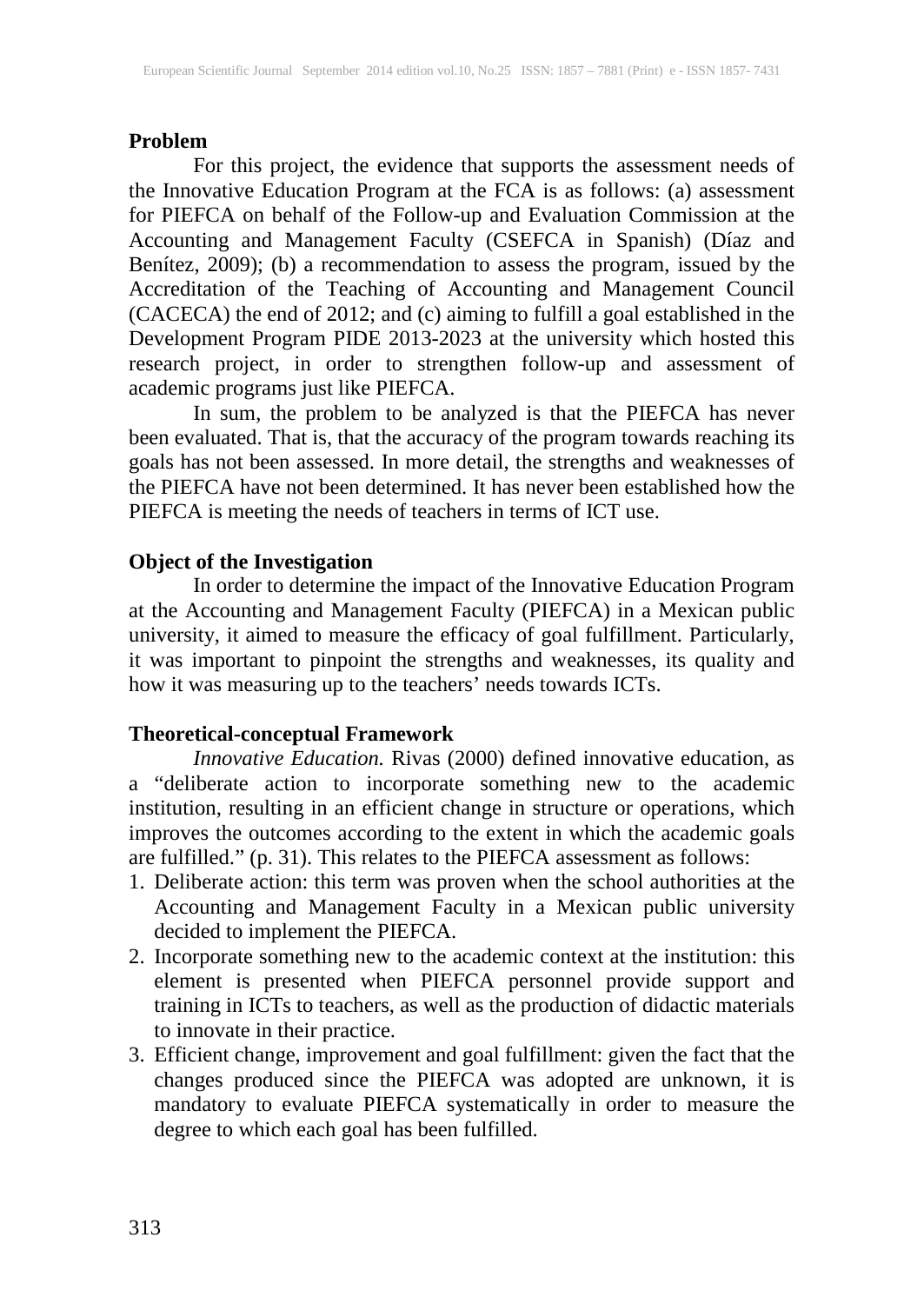*Evaluating Educational Programs.* Stufflebeam y Shinkfield (1987) defined the evaluation of educational programs as:

A process to identify, obtain and provide information that is useful and descriptive about the merit and worth of goals, plans, the execution and outcome of a specific object; to assist in decision making, solving problems responsibly and to promote understanding of the phenomena related to it. (p. 183)

Similarly, Castillo and Cabrerizo (2003), point out that program evaluation is considered an essential element to improve the quality of a system.

The aforementioned information relates to the PIEFCA assessment since the program evaluation required a systematic process whose purpose was to obtain useful and descriptive information about the outcome. This aimed to serve as a guide for authorities to be able to make decisions regarding PIEFCA's needs and weaknesses, in line with Stufflebeam y Shinkfield's (1987) definition. In relation to Castillo y Cabrerizo's hypothesis (2003), PIEFCA's evaluation is a requirement to guarantee quality services offered to teachers.

## **Research Questions**

Three questions were raised during this research project:

- 1. Which are the strengths and weaknesses of the Innovative Education Program at the Accounting and Management Faculty (PIEFCA)?
- 2. How do teachers evaluate the Innovative Education Program at the Accounting and Management Faculty (PIEFCA)?
- 3. What are teachers' needs towards the use of ICTs within the Innovative Education Program at the Accounting and Management Faculty (PIEFCA)?

## **Methodology**

*Participants.* Target population was taken from two groups: (a) teachers and (b) personnel from the Innovative Education Department (DIE in Spanish). From the first group, 268 teachers, a random probabilistic sample was chosen (Hernández, Fernández-Collado and Baptista, 2009). The sample consisted on a total of 168 teachers. The group taken from DIE was integrated by: (a) two coordinators, (b) two systems analysts, and (c) two programmers, for a total of six people.

*Instruments.* In order to determine PIEFCA's strengths and weaknesses, a Discussion Guide coded as GD1 was used, as part of the research technique Focus Group (Amezcua and Jiménez, 1996). To validate the Discussion Guide GD1, two types of construct and content validity tests were done.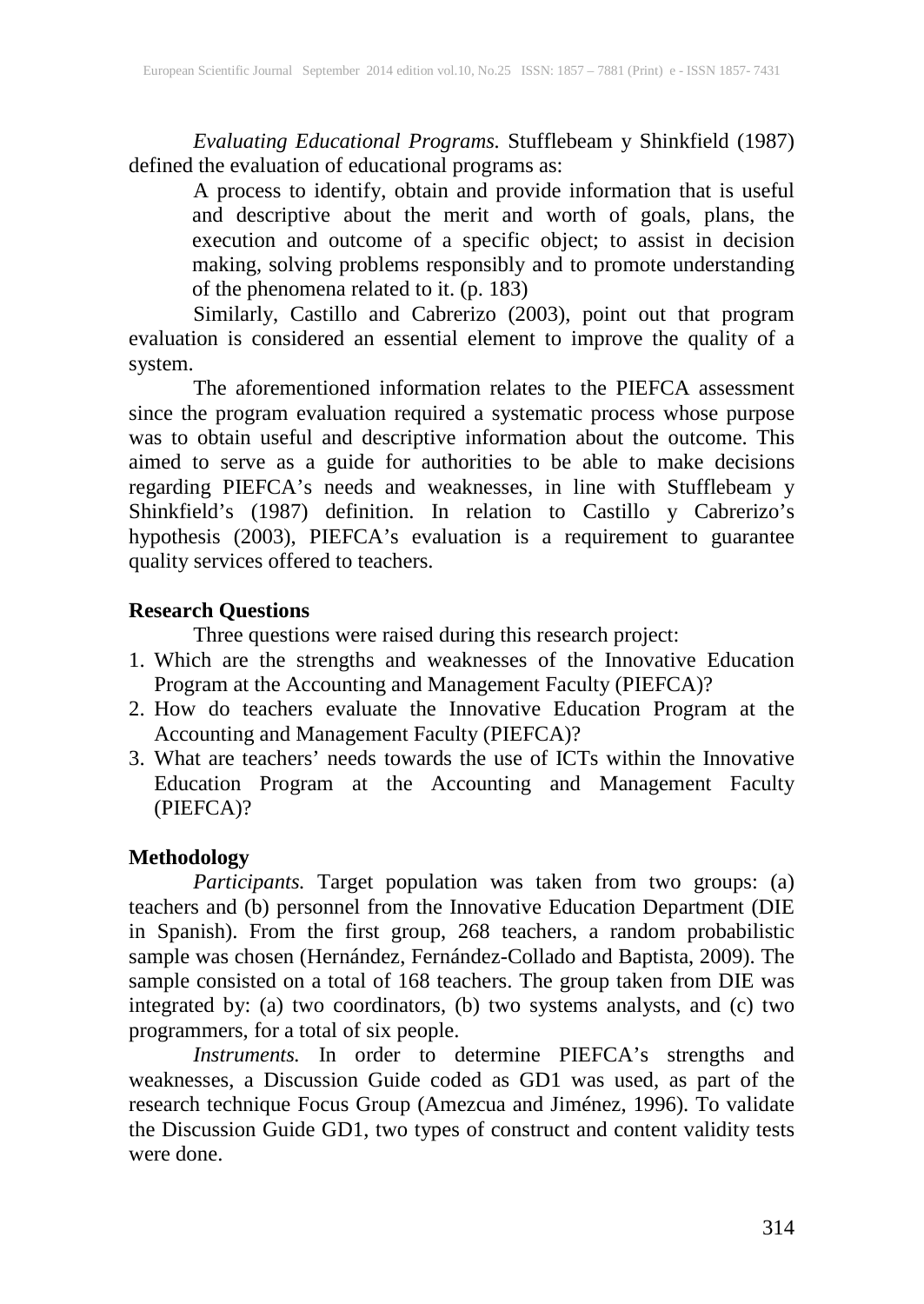In order to assess the perception of quality of PIEFCA according to teachers and their needs in ICTs, a questionnaire was created and given the code CP1. The instrument was based on SERVQUAling questionnaire, which was created and validated by Mejías, Reyes, and Maneiro (2006), for application in Mexican universities. The questionnaire CP1 was structured into 22 affirmative sentences distributed in the following dimensions: (a) four items for Dimension 1: Tangible elements; (b) five elements for Dimension 2: Reliability; (c) four items for Dimension 3: Responsiveness; (d) four items for Dimension 4: Security; and (e) five items for Dimension 5: Empathy. The questionnaire also included one open question about the use of ICTs offered at PIEFCA. For this instrument, two types of content validity tests were done and a pilot test. Later, reliability was determined by using the internal consistency analysis Alfa de Cronbach (Abad, 1997). The resulting Alfa de Cronbach calculation was 0.864.

#### **Procedure**

*Research design.* The research was non-experimental mixed type. This design consists of both qualitative and quantitative data (Creswell, 2005).

*Research Stages.* Table 1 presents each of the stages which made up this research.

| Table Procedure to determine the outcome of an Innovative Education Program at the FCA |  |
|----------------------------------------------------------------------------------------|--|
| <b>D</b> ecessar                                                                       |  |

| Stage           | Participants                  | Research<br>methodology | <b>Instruments</b>                                                                                                  |
|-----------------|-------------------------------|-------------------------|---------------------------------------------------------------------------------------------------------------------|
| First stage     | Six people who<br>work at DIE | Focus group             | Discussion guide (GD1) to answer research question one                                                              |
| Second<br>stage | 168 teachers                  | <b>Questionnaire</b>    | Closed-questions question aire which included one open<br>question (CP1) to answer research questions two and three |

## **Data Analysis**

The data obtained from Discussion Guide GD1, was organized according to the topic presented, strengths and weaknesses. At a later stage, categories were determined to sort out information through founded theory (Strauss y Corbin, 2002).

The data collected from the closed-questions questionnaire CP1 were processed through descriptive statistics. Specifically, all the answers to the questionnaires were organized in a matrix for statistical treatment. From this matrix, frequency, median, mode, and standard deviation were calculated for each of the 22 items in the questionnaire (Creswell, 2014).

In order to process the answers to the open question in the questionnaire CP1, the technique for quantitative content analysis was used (Krippendorff y Bock, 2009). Firstly, general patterns were identified and labeled. Then, each pattern was given a code to obtain categories which represented the final results.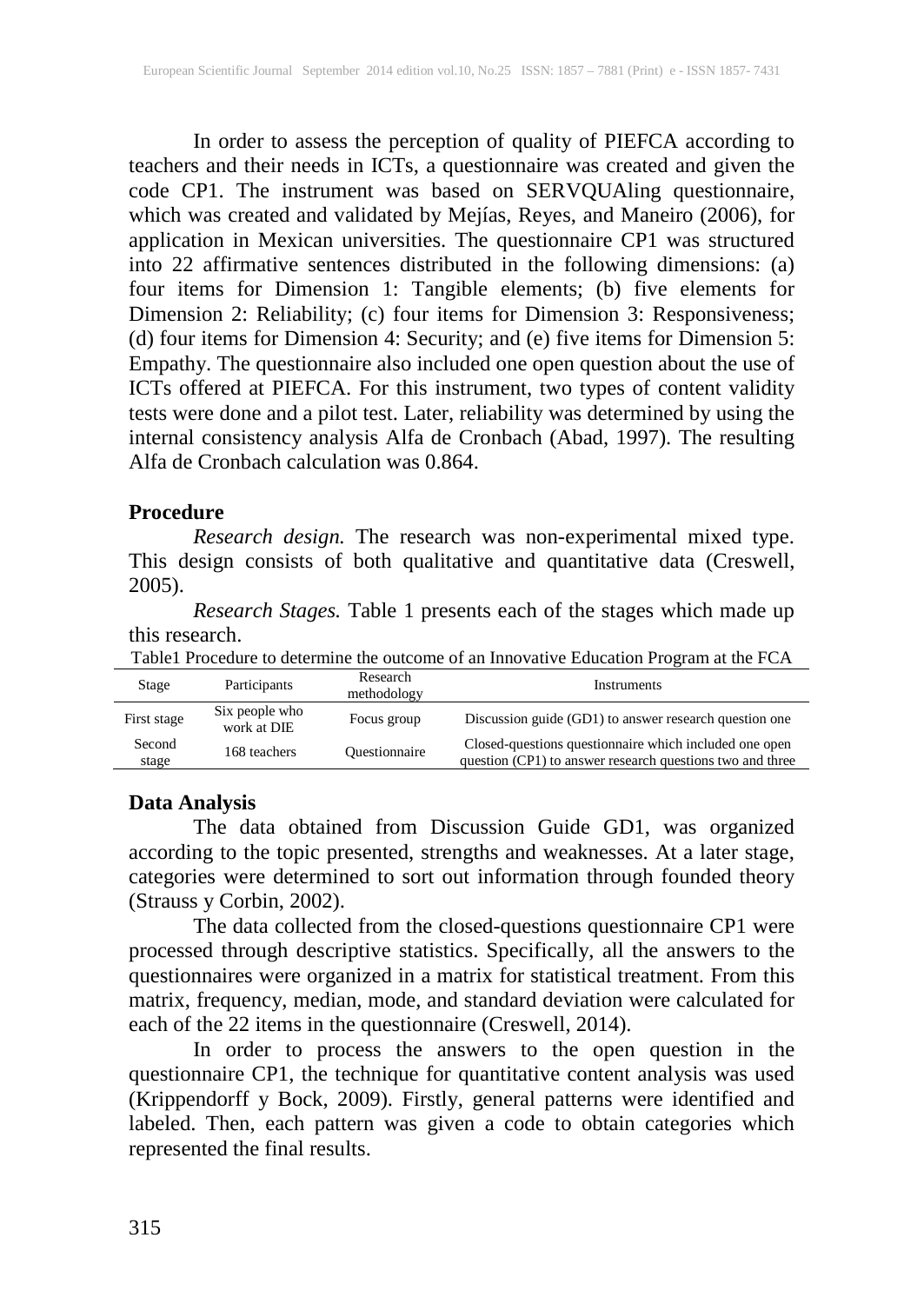#### **Results and Discussion**

To answer the first question, "Which are the strengths and weaknesses of the Innovative Education Program at the Accounting and Management Faculty (PIEFCA)? Data taken from the focus group was analyzed and was interpreted as follows:

## **Strengths of PIEFCA**

*PIEFCA Personnel.* They are focused on commitment, specialization, knowledge of their duties and the services offered by the program. Regarding personnel commitment, Senge (2005) pointed out that the value of commitment shared with the purpose and vision of the organization establishes a bond among its members, which contributes to the continuous perfection of the organization in order to achieve its higher goals. Davis y Newstrom (2003), also mentioned that the driving force in an organization are the people in it, their qualifications, commitment, honesty, loyalty, motivation, specific responsibilities and how they are expected to do each, teamwork orientation, and the seeking of quality. These authors point out that this force contributes to the efficacy of an organization. The ideas presented by the authors relate to this research because they emphasize the wealth of personnel commitment in line with institutional goals, which is the case for PIEFCA. They also highlight the importance of personnel in terms of values, qualifications, and the search for quality.

*Organization, infrastructure and innovation at PIEFCA.* Results show that this program is an essential axis for the school curriculum. In these terms, the Academic Board at the Mexican university in this Project established that in all curriculum proposals at the institution, the essential axes are: innovative education with an emphasis on the use of ICTs, tutoring services for students, and a competency-based approach focused on learning (UASLP, 2007). In regards to the technological infrastructure of the program, Velazco-Bórquez (2009), who evaluated an educational program supported by ICT, admitted that a modern technological infrastructure facilitates academic activities for both teachers and students, which was proven by the resulting perceived strength of PIEFCA due to the use of modern technology. In addition, Velazco-Bórquez (2009) indicated that communication and the use of information are aided though the use of a technological platform. In this context, the evaluation of PIEFCA demonstrated how relevant the use of DOKEOS platform is as a mean of communication supporting the academic processes at the Accounting and Management Faculty. Regarding innovation at PIEFCA, Villar (2013) indicated that it is a pioneering program at the institution, which has been used as a model for similar projects throughout the university.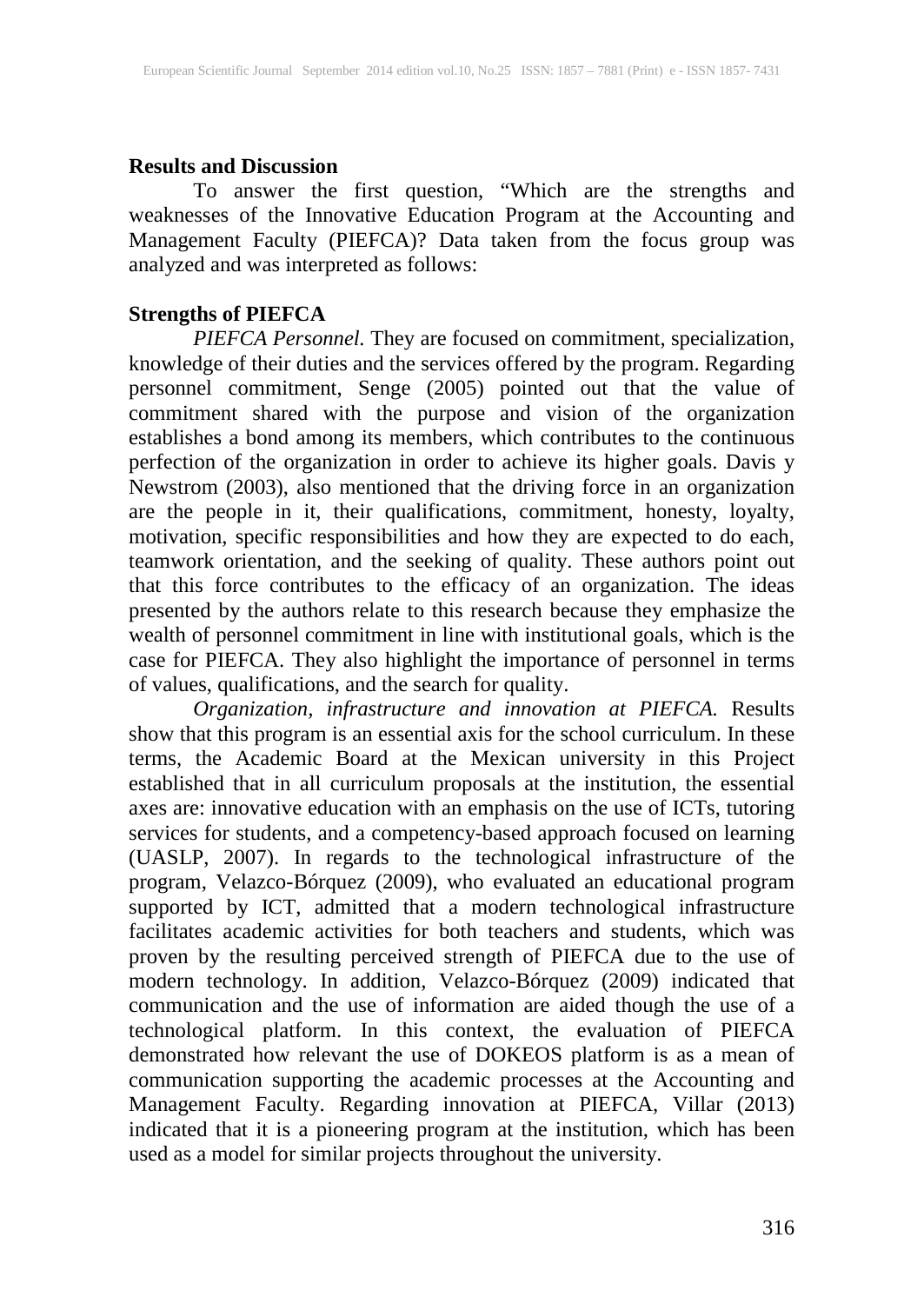## **Weaknesses of PIEFCA.**

*PIEFCA Personnel.* This first topic was picked out due to the deficient number of people working at PIEFCA uncertainty to keep them in their jobs. This constitutes a contrast with the same topic being labeled as a strength above. The main contrast being that personnel are both a strength and a weakness. However, it was clear that the development of the program requires hiring a higher number of workers to provide all the services efficiently. It was also worth mentioning that personnel should be given an employment status that will allow them to further develop within the institution. In this matter, González y Olivares (2005) stressed that within the personnel planning process in an organization, it is essential to predict the demand, analyze the offers, provide work stability, and balance supply and demand conditions. If handled carefully, this process will help authorities meet both the organization's and employees' needs.

*Services, dissemination, and identity at PIEFCA.* In terms of services, the outcome was that teachers receive differentiated services, depending on the personnel and the space where the service is provided. In this matter, Bajac and Fernández (2003) said that, in order to minimize heterogeneity in services, it is essential to produce service standards. He also pointed out that following the same procedures is not enough. Employees must also follow them the same way. Besides, Bajac and Fernández (2003) specified that alike PIEFCA, it is typical that personnel provides services "their own way". For this reason, it is important that an operating manual be created, in order to provide homogeneous quality services at PIEFCA.

In terms of dissemination and identity, the conclusion was that there is little dissemination of PIEFCA program, its services and regulations. In relation to this topic, Velazco-Bórquez (2009) emphasized that the lack of effective dissemination and communication harms the quality of the service for the educational program. The author goes on to say that organizational dissemination must refer to the identity of the program, which consists of its own attributes, such as principles and values.

In order to answer the second question, "How do teachers evaluate the Innovative Education Program at the Accounting and Management Faculty (PIEFCA)?" the information was obtained through the descriptive analysis done to the 22 closed items in questionnaire CP1. The information was organized in dimensions and was interpreted as follows.

*Tangible Elements.* This dimension assessed the visual impact of facilities, equipment, personnel, and printed materials at PIEFCA. 74.40 % of the answers provided by teachers were positive (scales 5, 6 and 7). The mode determined that teachers "fully agree" with the equipment, facilities, and personnel appearance; "partially agree" with the printed materials at PIEFCA. Based on these responses, it was established that teachers evaluate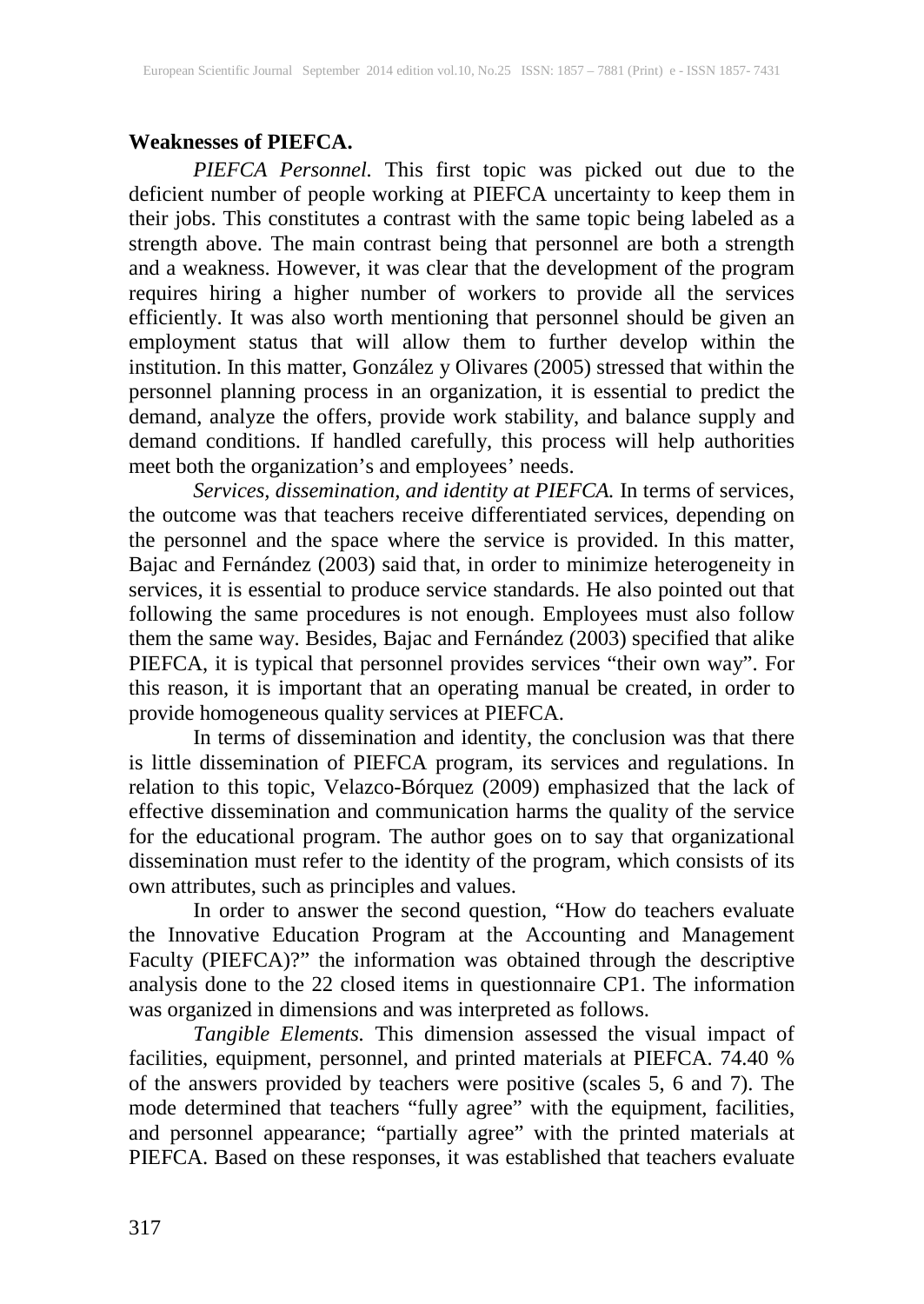quality in this Dimension "Tangible Elements" positively. Following this idea, Baker, Grewal and Parasuraman (1994) referred to the attributes of service environment, particularly facilities (furniture, electronic equipment, and lighting) as very important, as well as those attributes related to service capabilities (appearance, courtesy, kindness, advice, customer care, ability to communicate, and service). The results of this evaluation indicate that the program organizers pay attention to the attributes related to facilities where PIEFCA services are provided, and also to the way the personnel treats teachers; both aspects were evaluated satisfactorily.

*Reliability.* This dimension evaluated the ability of personnel to provide the promised service carefully and reliably. 80.12 % of the answer were positive (scale 5, 6 and 7). The mode determined that teachers "fully agreed" with the work done on time, good service provided since the first day, delivery of services on the promised time, and that service at PIEFCA is received without errors; "completely agreed" with the care taken by PIEFCA personnel when solving problems. It was concluded that teachers evaluate the dimension of "Reliability" positively. In this matter, Salvador (2005) pointed that out of the decisive considerations in terms of quality services offered at the university, the most important was "Reliability". Salvador (2005), specified that in his research for this dimension of "Reliability", the protruding services were the interest to solve users' problems and the time personnel takes to provide the services. This is in line with the evaluation of PIEFCA, where these aspects were evaluated positively as well.

*Response Capability.* This dimension evaluated PIEFCA personnel's willingness and disposition to help users and provide service. 82.14 % of teachers' answers were within the positive range (scales 5, 6 and 7). From the mode it was determined that most teachers "fully agreed" with service punctuality, and with personnel disposition and willingness to help; and "mostly agreed" that they had been informed by PIEFCA when the service had finished. For this reason, it was established that teachers evaluated the quality of this dimension "Response Capability" as positive. In this matter, Dávila (2001) highlighted the relevance of response capability from the personnel to help and to provide service. The author emphasized that disposition to help users on time and to meet their expectations is a guiding principle in customer evaluation of quality of service.

*Security.* The focus of this evaluation was the knowledge and care shown by PIEFCA personnel to build trust and reliability. 86.46 % of the answers from teachers were within the positive range (scales 5, 6 and 7). From the mode, it was established that most teachers "completely agreed" with all the items in this dimension. From this aspect, it is conclusive that teachers evaluated this dimension of "Security" as positive. In this regard, Vargas, Zazueta and Guerra (2010) mentioned that the dimension of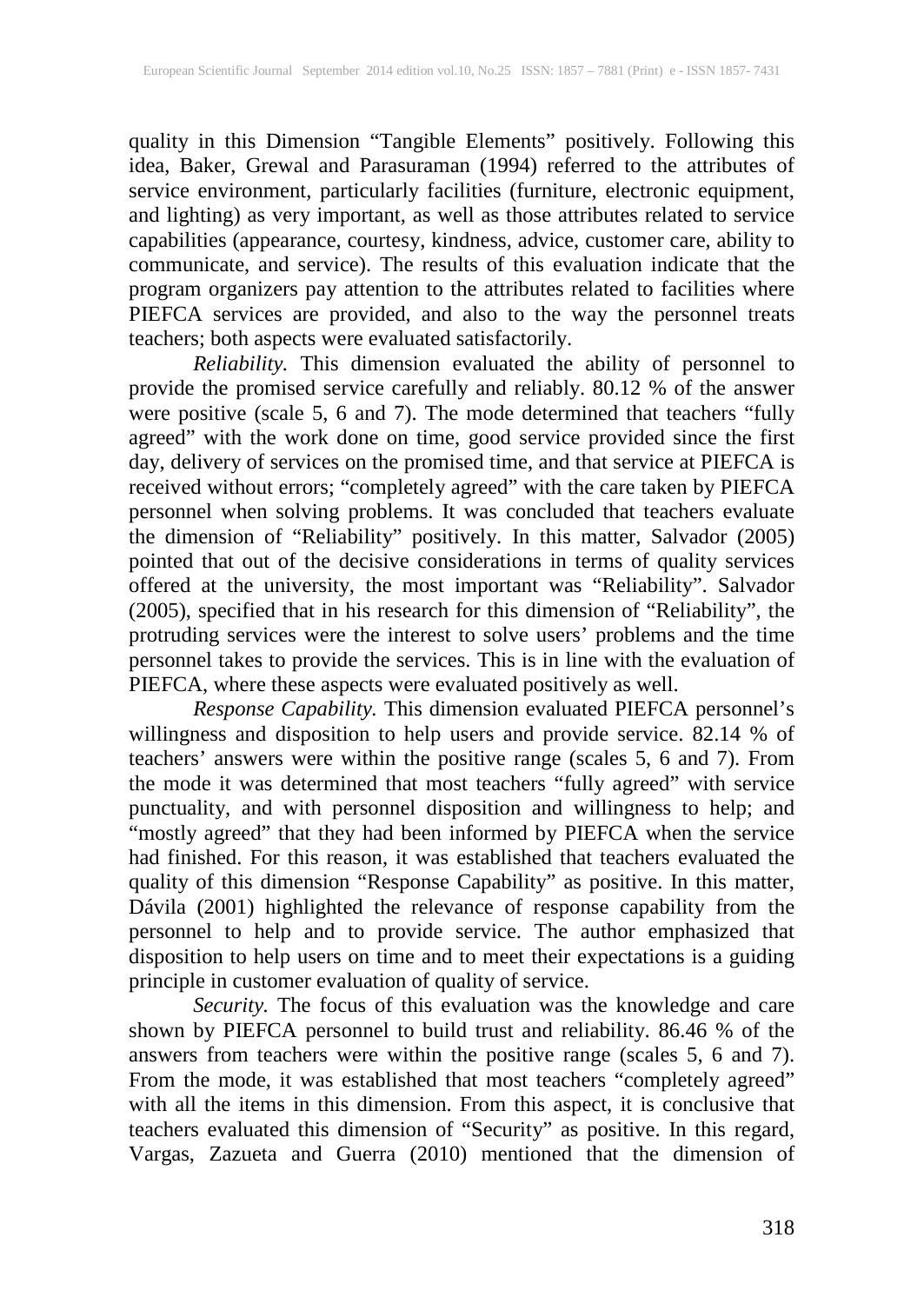"Security" is a main factor when evaluating the quality of a service. The authors point out that users expect the service and its delivery in expert and capable hands, and therefore demand from the organization to let them know. In this sense, results from PIEFCA evaluation demonstrated that teachers trust personnel and are kind to them.

*Empathy.* This dimension evaluated the care and personalized attention offered by PIEFCA to users. 80.71% of the teachers' answers were within the positive range (scales 5, 6 and 7). From the mode, it was clear that teachers "fully agreed" that PIEFCA personnel provides personalized attention and tries to meet their expectations, while the majority said to "partially agree" with service hours. Consequently, it was established that teachers evaluate the dimension of "Empathy" positively. Accordingly, it was established that teachers evaluated this dimension of "Empathy" positively. In this sense, Barrera and Reyes (2003) allude that one of the dimensions that is clearly defined in the users mind is "Empathy". Specifically, these two authors clearly state personalization, interest, and understanding users' needs are essential. Those characteristics mentioned by Barrera and Reyes (2003), completely agree with those evaluated by the teachers, who in turn, said to "mostly agree" with personalized attention and the interest shown by PIEFCA personnel towards their service needs and understanding of specific requirements.

In sum, it is affirmed that teachers evaluate positively the quality of the services provided by PIEFCA. These results are in line with those found by Caraballo (2010), who also evaluated the satisfaction level of an educational program. The author determined that users were satisfied with the quality of services provided by the academic program in question. In this study, Caraballo (2010) concluded that one of the fundamental bases to assess the quality of an academic program supported by ICTs, must include an efficient evaluation system. This author also mentioned that the quality of services with technical support is an added value to the learning experience of both teachers and students.

For the third question "What are teachers' needs towards the use of ICTs within the Innovative Education Program at the Accounting and Management Faculty (PIEFCA)?" this research project took the results obtained from the content analysis from the open question included at the end of the CP1 questionnaire. The following lines present the interpretation of needs in terms of ICT form teachers.

*Computers from PIEFCA and internet Services.* In this context, Bates (2000) mentioned that an adequate technological infrastructures, as well as reliable access to the web, were essential requirements for teaching supported by technology. In this regard, Álvarez (2005) stated that, it is the academic institution's responsibility to ensure that the academic offer is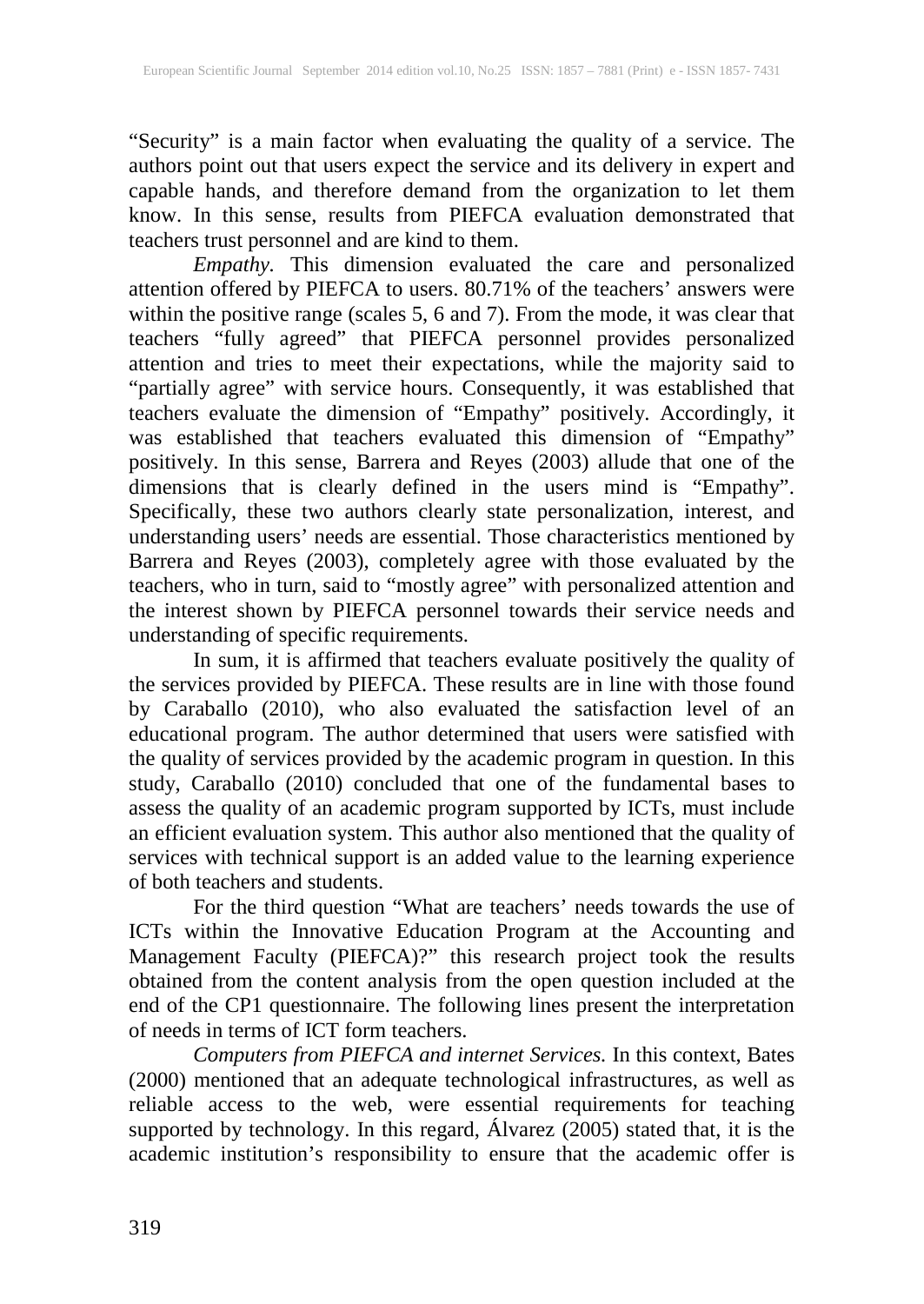congruent with the technological infrastructure and connectivity, as well as resources provided. One of the tangible needs expressed by the teachers is for the institution to provide more computer equipment and a better access to the Internet. In line with Bates (2000), this would help guarantee the quality of technical services provided by the program.

*User Training at PIEFCA.* Velazco-Bórquez (2009) reported after evaluating an academic program supported by ICT, that the vast majority of user needs relate to formative aspects and training. This author specified: "the teacher must have knowledge about the subject matter and a solid pedagogical background, and must be able to use technology in order to aid instruction and teaching" (p. 84). Bearing this in mind, Sherry and Morse (1995) stated that in order to ensure user satisfaction in an academic program, the level of satisfaction must be evaluated permanently. As in the evaluation carried out by Velazco-Bórquez (2009), PIEFCA's results determined that one of the main needs expressed by teachers is training in the use of ICTs. Users agree that in order to use the services provided by the program, they must be trained in the DOKEOS platform and in the use of computers.

*Customer Service at PIEFCA.* Bates (2000) denoted that one of the main characteristics was that services offered with technological infrastructure guarantees that customers' needs are fully met. Within the teachers' needs, two stand out: sufficient, modern technological infrastructure available, and adequate facilities to provide service in relevant schedules and enough expert personnel who can aid meet teachers' needs. Concerning this aspect, PIEFCA results showed that there are teachers' needs that are not fulfilled accordingly, and so they must be pinpointed. As Bates (2000) points out, this will call for strategies that guarantee proper care for their needs.

*Dissemination of PIEFCA.* For this matter, López (2006) stated that more than a dissemination strategy, it is required to come up with a strategic communication plan. According to López (2006), this strategic communication plan must consider communication as the central axis for the organization's activities. This plan must become the driving force to integrate the organization, maximizing individual actions and establishing a synergy among the participants in the organization. In the author's words, the communication plan must foster rapport among the people who represent the different audiences in the organization. In the case of PIEFCA, teachers requested to be informed in advance of the services and events offered by the program. As mentioned by López (2006), in order to fulfill these needs, a strategic communication plan is required, which will not only satisfy the needs, but also align communication within the organization while considering other PIEFCA users.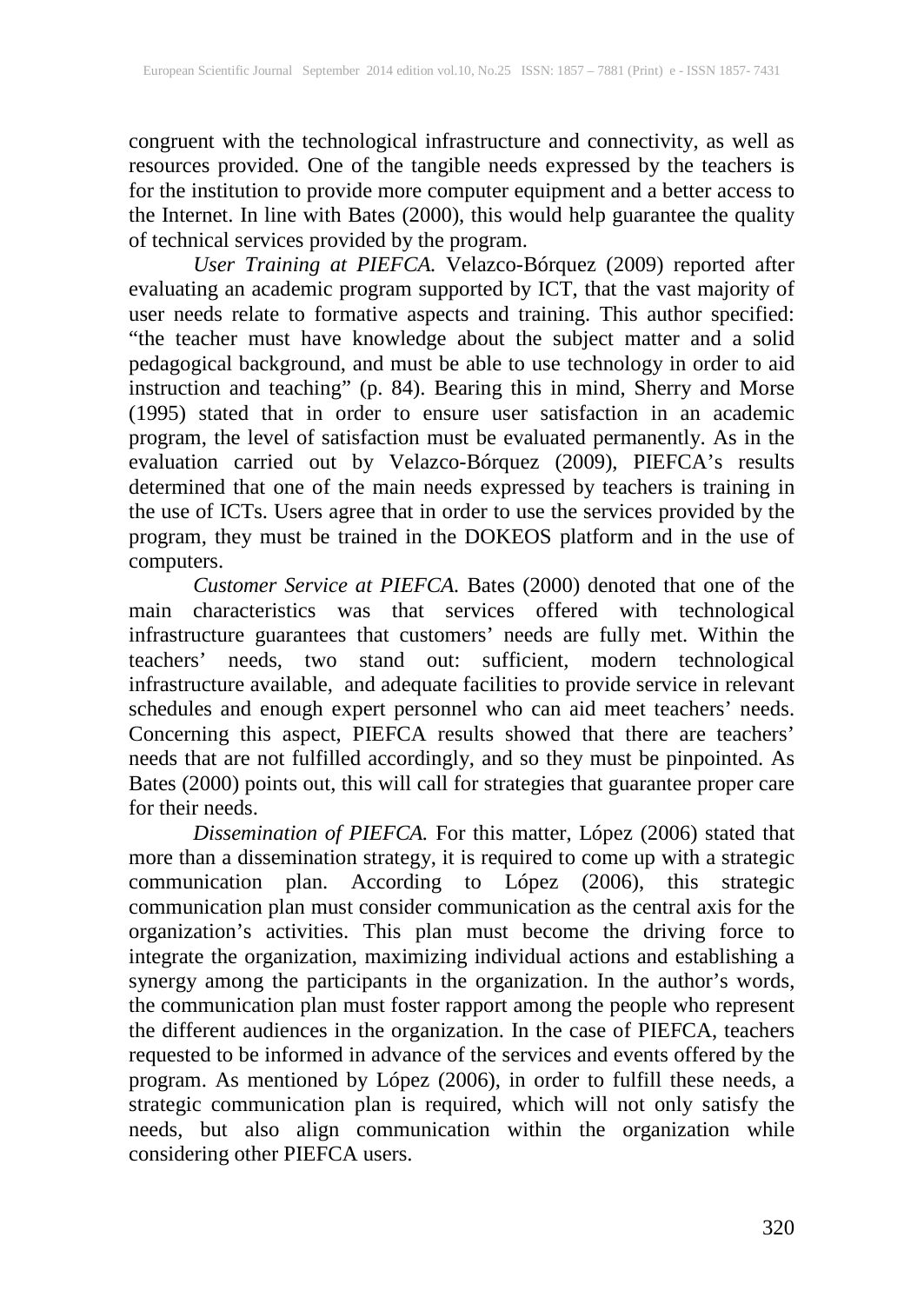## **Conclusion**

On the one hand, the strengths of an Innovative Education Program at an academic entity in a Mexican public university rely on the people who work in the program, as well as in the modern technological infrastructure in it. On the other hand, this program demonstrated to be relevant due to the innovative aspect within the context of the university evaluated. In these terms, it was concluded that the results related to program strengths are in line with those set by the PIEFCA project, more specifically, those related to personnel development and the technological infrastructure that supports it.

Secondly, weaknesses at PIEFCA showed that it is unable to care for all the users due to staff shortage, and people who work in the program lack work stability. It was also shown that the program does not have effective communication and dissemination strategies for services, regulations and identity.

Moreover, it was evident that teachers evaluated the quality of services offered by the program positively. This result showed that the gap between teachers' expectations and the services provided by PIEFCA is small. Regarding teachers' needs in ICTs, it was concluded that the program: (a) must increase the number of computers, (b) must purchase specialized software, (c) must train users, (d) must extend service hours, (e) must improve Internet access, (f) must allow free access to social networks, and (g) must provide timely information related to the program.

Based upon these results, it is recommended to program authorities: (a) to design a strategy that considers hiring personnel in social service and professional internship situations, in order to meet service demands throughout the schedule; (b) to design a strategic communication plan which sets communication as the driving force for PIEFCA activities; (c) to do a diagnosis of technological infrastructure and its functionality; (d) to elaborate a plan to purchase ICTs for the timely renovation of software and hardware as required; and lastly (e) to establish a permanent training program for users.

#### **References:**

Abad, M. (1997). *Investigación evaluativa en documentos: Aplicación a la documentación médica.* Valencia: Universidad de Valencia.

Álvarez, J. (2005). *Estudio cualitativo del nivel de receptividad y percepción de la alta gerencia universitaria sobre la implantación de un modelo de universidad virtual.* Disertación doctoral no publicada, Pontificia Universidad Católica de Puerto Rico, Ponce, P.R.

Amezcua, C. & Jiménez, A. (1996). *Evaluación de programas sociales*. Madrid: Díaz de Santos.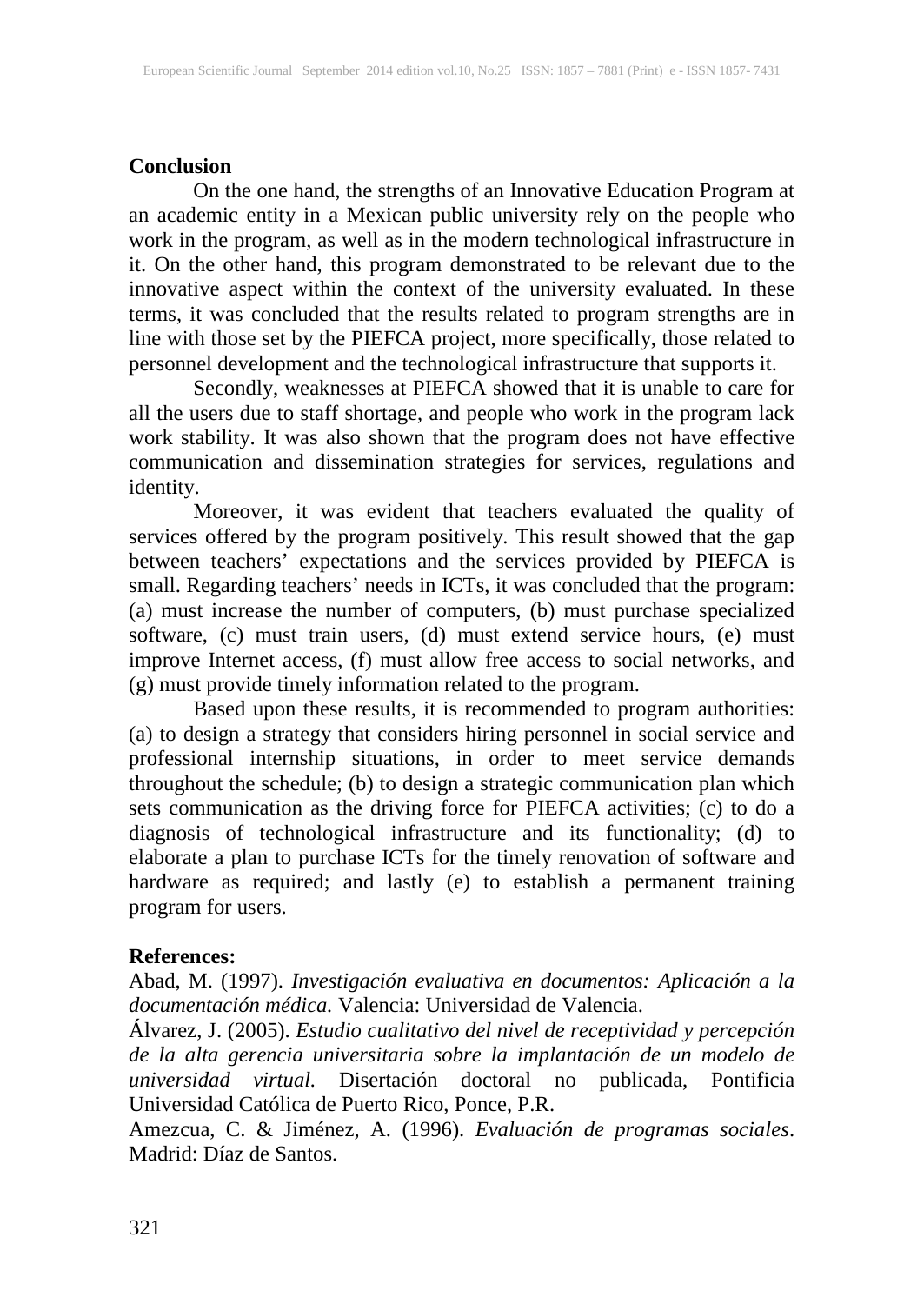Asociación Nacional de Universidades e Instituciones de Educación Superior (2013). *Acerca de la ANUIES.* Recuperado de

http://www.anuies.mx/content.php? varSectionID=2

Asociación Nacional de Universidades e Instituciones de Educación Superior. (2006). *Consolidación y avance de la educación superior en México. Temas cruciales de la agenda.* México: Autor.

Baker, J., Grewal D. & Parasuraman A. (1994). The Influence of Store Environment on Quality Inferences and Store Image. *Journal of Academy of Marketing Science, 22*, 328-39.

Bajac, H. & Fernández, P. (2003). *La gestión del marketing de servicios.* México: Ediciones Granica.

Barrera, R. & Reyes, M. (2003). *Análisis comparado de las escalas de medición de la calidad de servicio.* En XIII Jornadas Hispano-Lusas de Gestión Científica, *13,* 285-294. Lugo: Universidad de Santiago de Compostela.

Bates, A. W. (2000). *Cómo gestionar el cambio tecnológico: Estrategias para los responsables de centros universitarios* (1a. ed.). España: Editorial Gedisa, S. A.

Caraballo, O. (2010). *Evaluación del nivel de satisfacción de la gestión de un programa de aprendizaje a distancia aplicando el modelo CIPP: Caso del programa de administración de sistemas de oficina de una universidad privada de Puerto Rico.* Disertación doctoral no publicada, Nova Southeastern University, Florida, EE. UU.

Castillo, S. & Cabrerizo, J. (2003). *Prácticas de evaluación educativa.* Madrid: Pearson Educación.

Consejo de Acreditación de la Enseñanza en Contaduría y Administración. (2012, diciembre). *Informe de evaluación de los programas educativos de la Facultad de Contaduría y Administración*. México, D.F., México: CACECA.

Creswell, J. (2014). *Research Design Qualitative, Quantitative, and Mixed Methods Approaches* (4a. ed.). Thousand Oaks, California: SAGE Publications.

Dávila, J. (2001). *Análisis de los factores determinantes de la calidad del servicio y su repercusión en la satisfacción del cliente y en la lealtad al proveedor: estudio empírico en los establecimientos hoteleros de Castilla y León.* Disertación doctoral no publicada, Universidad de León, León, España.

Díaz, M. & Benítez, G. (2009). *Evaluación y seguimiento del modelo curricular 2006 de la Facultad de Contaduría y Administración.* Manuscrito FCA-UASLP.

Facultad de Contaduría y Administración. (2008). *Programa de innovación educativa de la Facultad de Contaduría y Administración*. México: UASLP.